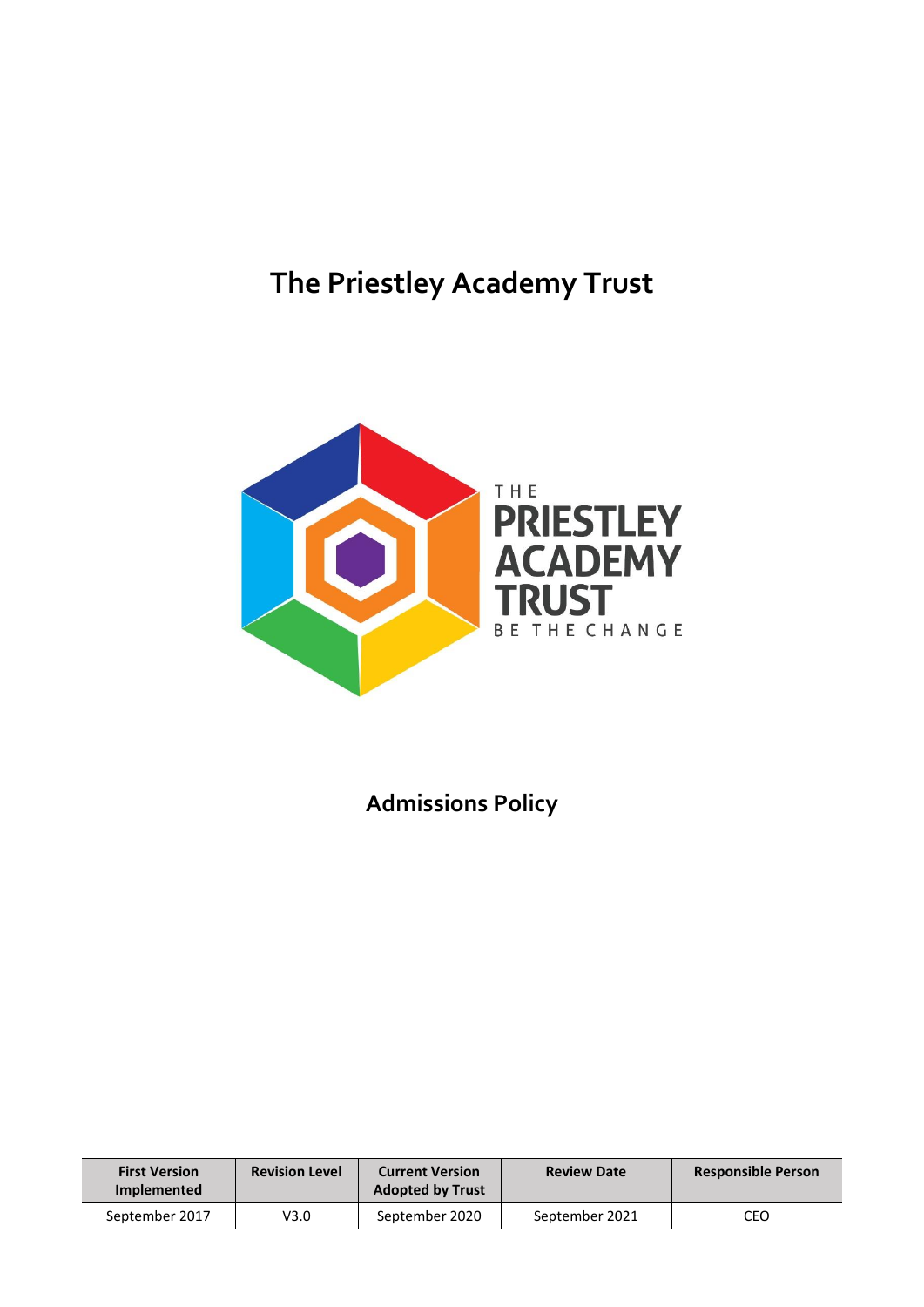# **Contents**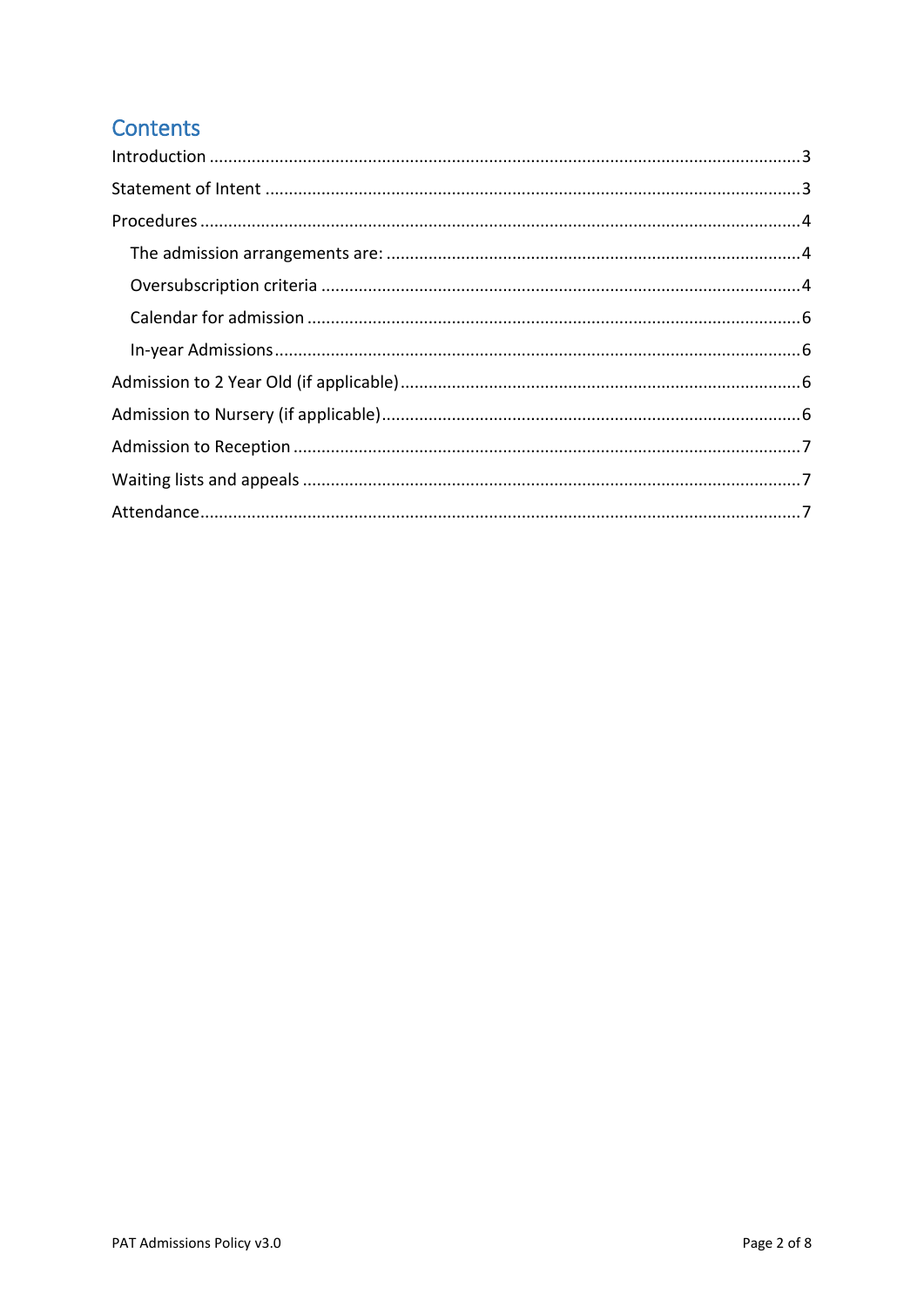# <span id="page-2-0"></span>**Introduction**

The Priestley Academy Trust is made up of the following primary schools:

Atlas Community Primary School Green Lane Primary School Lilycroft Primary School Margaret McMillan Primary School Westbourne Primary School

This Admissions Policy covers all the schools within the Trust.

# <span id="page-2-1"></span>Statement of Intent

At The Priestley Academy Trust we welcome all pupils, irrespective of faiths, cultures, races, disabilities or family backgrounds.

We admit our pupils in line with the Equality Act 2010, School Admissions Code 2014, the School Admission Appeals Code 2012, Human Rights Act 1998 and the School Standards and Framework Act 1998.

The purpose of this policy is to ensure that all school places are allocated and offered in an open and fair way.

The number of places available is determined by the capacity of the school, and is called the 'agreed admissions number'. Our published admissions numbers (PAN) for the schools within the Trust are listed below:

| <b>School</b>                    |     | N   | R  | Yr1 | Yr1 | Yr3 | Υ4 | Y5 | Υ6 |
|----------------------------------|-----|-----|----|-----|-----|-----|----|----|----|
| <b>Atlas Community Primary*</b>  |     | 30  | 30 | 30  | 30  | 30  | 30 | 30 | 30 |
| <b>Green Lane Primary</b>        |     | 45  | 90 | 90  | 90  | 90  | 90 | 90 | 90 |
| <b>Lilycroft Primary</b>         | N/A | N/A | 60 | 60  | 60  | 60  | 60 | 60 | 60 |
| <b>Margaret McMillan Primary</b> | N/A | 39  | 90 | 90  | 90  | 90  | 90 | 90 | 90 |
| <b>Westbourne Primary</b>        | N/A | 26  | 60 | 60  | 60  | 60  | 60 | 60 | 60 |

\*only am session in Nursery

Please note in 2year olds and Nursery the published number is per session – there are two sessions per day

The Priestley Academy Trust is committed to:

- Admitting an intake reflecting all local communities
- Resolving a situation where there are many more applications than places available
- Ensuring a consistency of approach in a potentially extremely emotive area
- Demonstrating that we are applying our oversubscription criteria equally and fairly
- Ensuring that children with Special Needs and vulnerable children are not treated less favourably than other applicants
- Working collaboratively with central Bradford schools to improve behaviour and reduce exclusions by agreeing to the Fair Access Protocol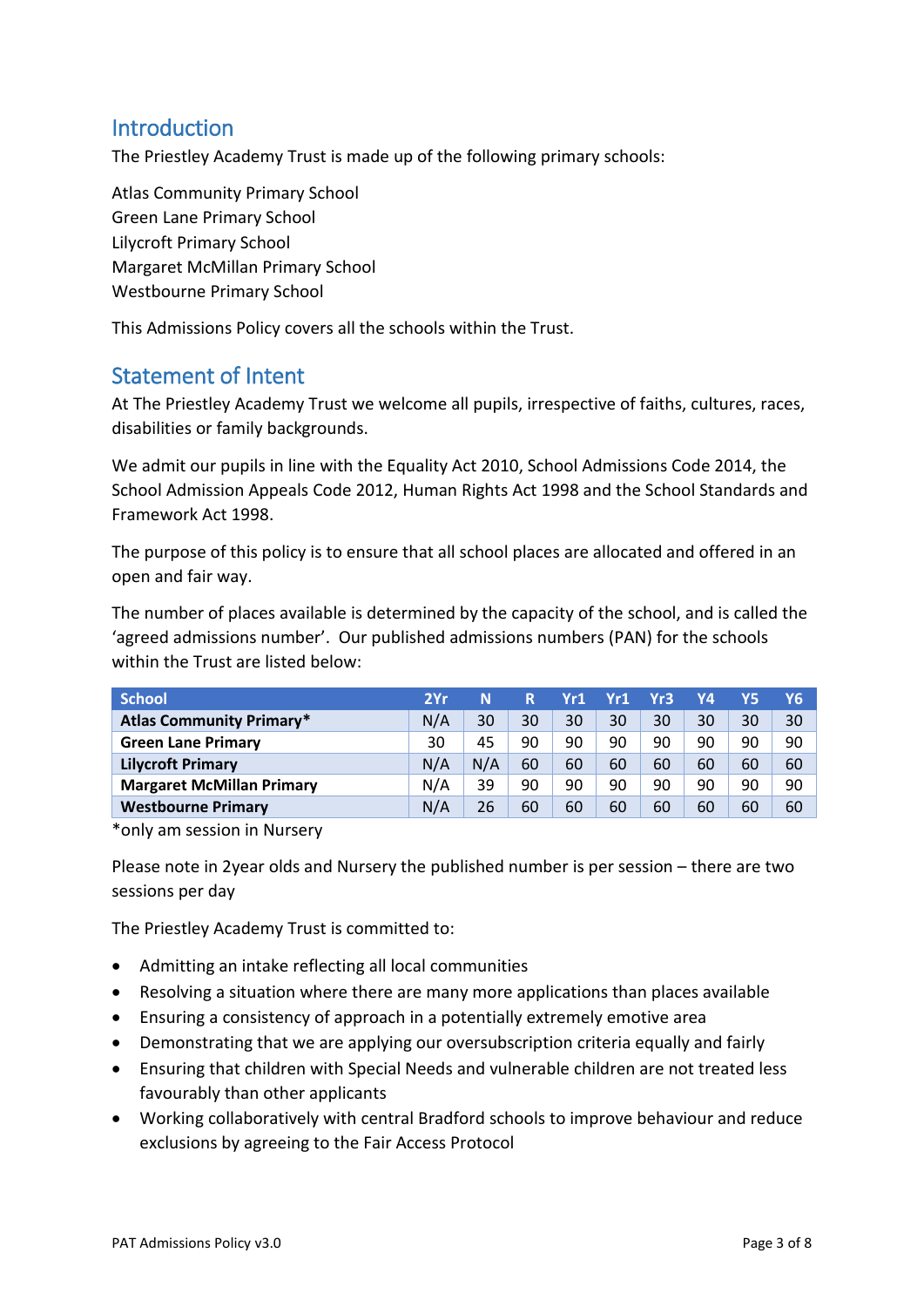The aims are:

- To ensure that places are awarded fairly and openly
- To ensure that all prospective parents are aware of the admissions procedure
- To guarantee that all legitimate applications will be processed efficiently and within an agreed time span
- To demonstrate that our procedures comply with the School Admissions Code
- To provide an appropriate Appeal procedure for those who are dissatisfied with the outcome of their applications

# <span id="page-3-0"></span>Procedures

The Local Authority must collate and publish all the admission arrangements in the area in a single prospectus.

#### <span id="page-3-1"></span>The admission arrangements are:

- Applications for places at a school within the Trust will be made in accordance with the LA Co-ordinated Admission Scheme, as published on local authorities' websites and in the Bradford Local Authority's booklet "A guide for parents about admission arrangements to Primary Schools". Where the school receives more applications than places available, the oversubscription criteria for admission will apply
- Applications have to be made on the Common Application Form (CAF) provided by the Local Authority
- Children attending the school's nursery are not guaranteed a place in the reception class of that school and a separate application must be made

#### <span id="page-3-2"></span>Oversubscription criteria

The schools within the Trust will admit up to the numbers shown above in the relevant age group each year if sufficient applications are received. All applicants will be admitted if fewer apply.

If the school is oversubscribed, after the admission of children with an Education Health & Care Plan, where the school is named, priority for admission with be given to those children who meet the criteria in the order set out below:

- Looked After Children (LAC) or children who were previously looked after eg because they were adopted or became subject to a residence or special guardianship order (see Note 1 for a definition of the term 'Looked-After Child').
- Children who were Previously Looked After Children outside of England and Wales who were adopted (see Note 2).
- Exceptional need:
	- $\circ$  Special medical reasons for admission where they are deemed essential by an independent professional recommendation from the child's paediatrician/consultant, or
	- $\circ$  Social reasons for admission where they are deemed essential by an independent professional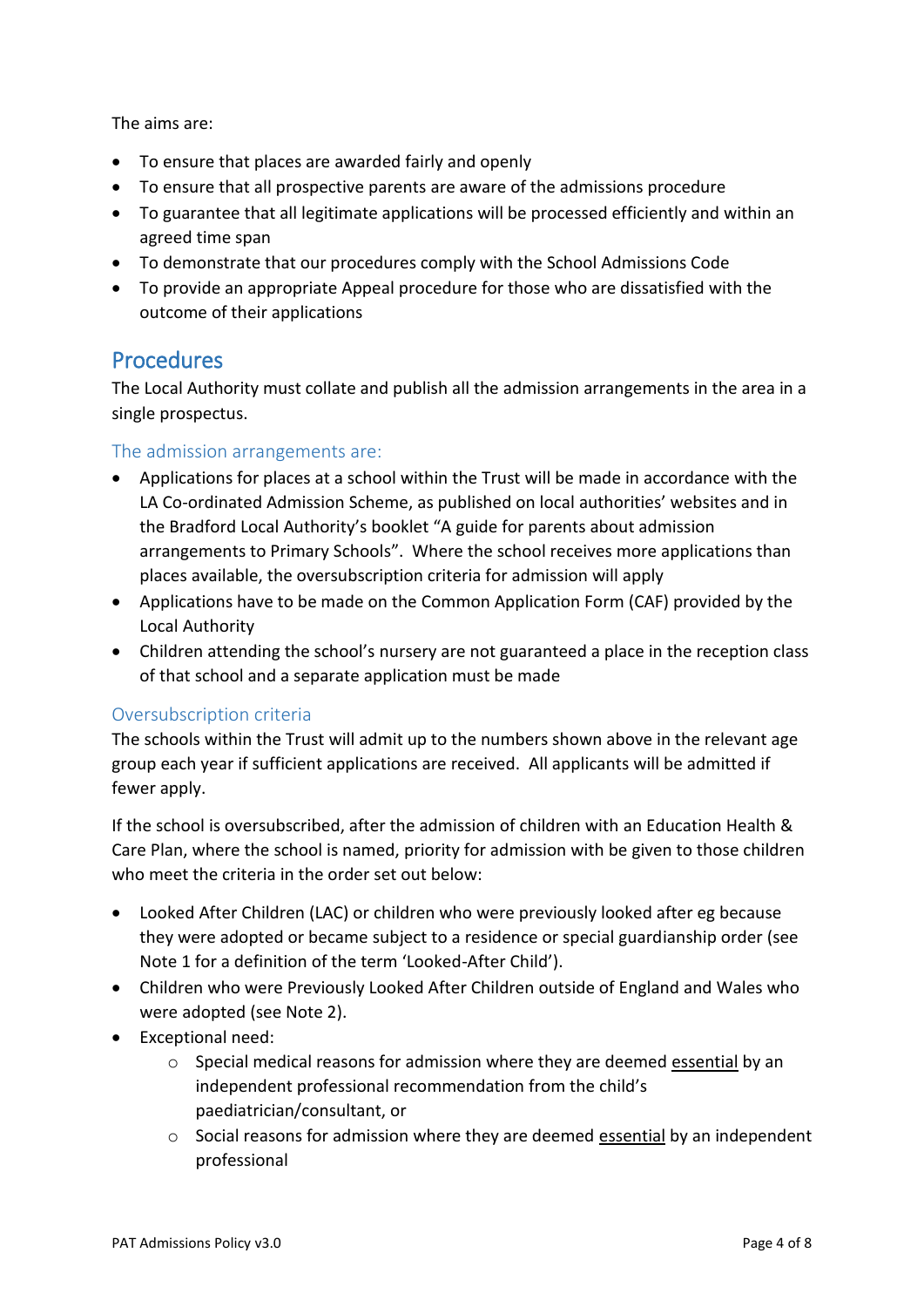Allocation of a place would be decided based on receipt of a letter by the governors and where the governors consider that a place should be offered on these grounds.

- Up to two children of staff who have been in post for at least two years or staff recently appointed to a post for which there is a demonstrable skill shortage
- Children whose siblings live at the same address, currently attend the school, and will continue to do so on the date of admission (see note 2 for a definition of the term sibling). If demand exceeds places at this point, places will be decided based upon proximity to the school (as detailed in next point)
- Tie Break when demand exceeds places in any of the following policies, the distance between the child's home and school, measured by a straight line distance from the Ordnance Survey address point of the home to the main entrance to the school building, will be used to decide who is given a place; those living nearest being given the available places. Where the offer of places to applicants with equi-distant addresses would lead to oversubscription, the decision of who will be offered the place will be made by random selection
- 'Home address' refers to the child's permanent home at the date of admission. Where the child lives with split parents who have shared responsibility, it is for the parents to determine which address to use when applying for a secondary school. Proof of residency may be required at any time during or after the allocation process.

#### Twins or triplets

Where a family of twins or triplets request admission and only one of the children can be offered a place, the remaining sibling(s) will also be offered a place(s) above the admission number.

#### *Notes*

- 1. A 'Looked-After Child' is a child who is in the care of the Local Authority, or being provided with accommodation by a Local Authority in the exercise of their social services functions (as defined in the Children Act 1989).
- 2. A 'Previously Looked-After Child' is a child who has been in 'state care' outside of England and Wales accommodated by a public authority, a religious organisation, or any other organisation the sole or main purpose of which is to benefit society and legally adopted.
- 3. The term sibling includes legally adopted children, and step- and half-brothers or sisters **living at the same address**. Please note that we are heavily oversubscribed and we cannot always guarantee to offer a place to every sibling.
- 4. 'Home address' is as identified by the Local Authority (ie 'the child's permanent address at the time of admission').

Parents will be offered a full-time place in the September of the school year in which their child's fifth birthday falls.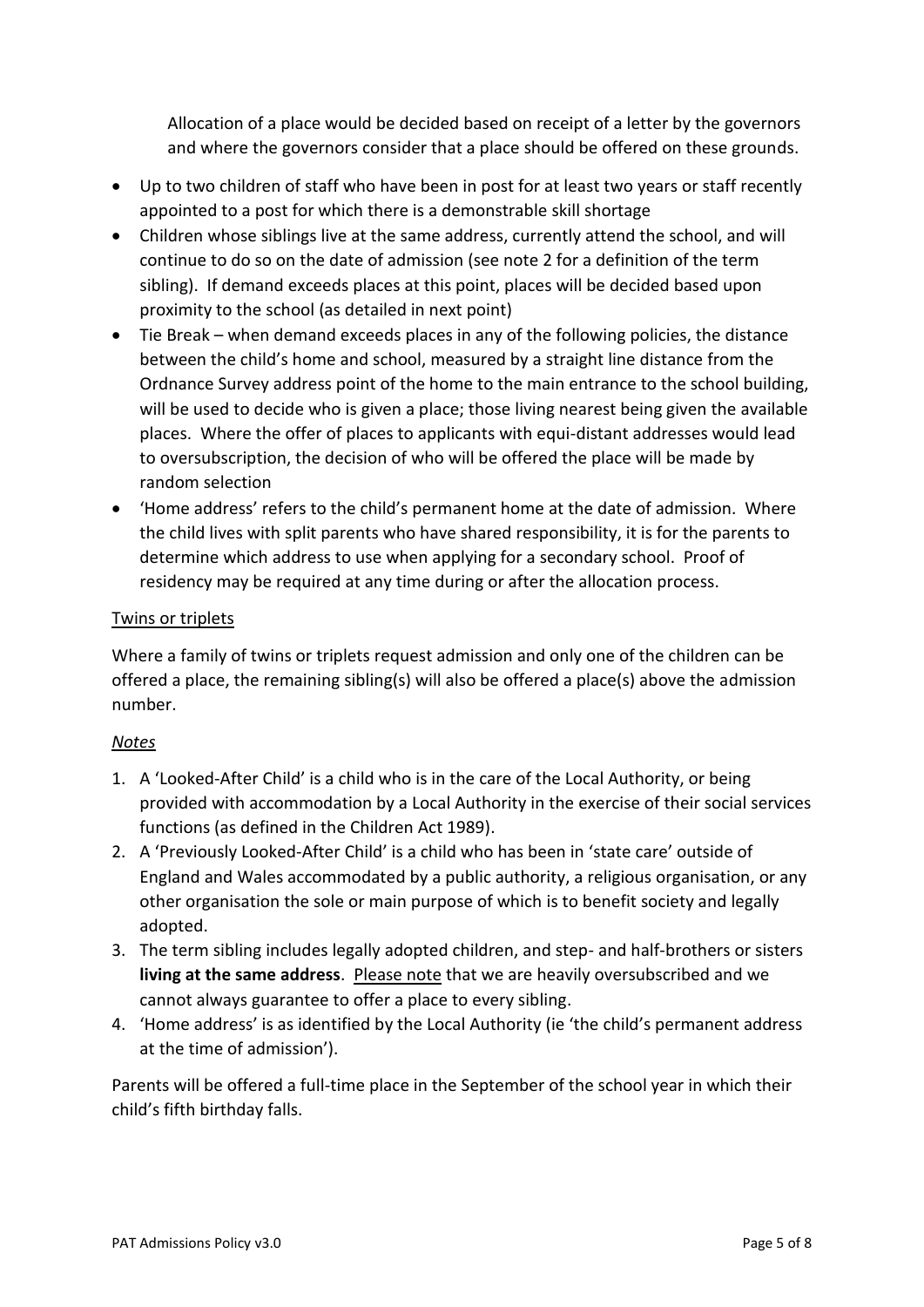#### <span id="page-5-0"></span>Calendar for admission

Please look on the following link for information regarding application deadlines et:

[https://www.bradford.gov.uk/education-and-skills/school-admissions/apply-for-a-place-at](https://www.bradford.gov.uk/education-and-skills/school-admissions/apply-for-a-place-at-one-of-bradford-districts-schools/)[one-of-bradford-districts-schools/](https://www.bradford.gov.uk/education-and-skills/school-admissions/apply-for-a-place-at-one-of-bradford-districts-schools/)

In the event of oversubscription, those children who cannot be offered a place will automatically remain on the waiting list until the end of December.

#### <span id="page-5-1"></span>In-year Admissions

All parents must also complete an in-year application form, available from the Local Authority, as part of the co-ordinated admission scheme.

Where vacancies occur, places are not offered based on the length of time names have been on the list. They are filled in co-ordination with the Local Authority in line with the oversubscription criteria above. It is, therefore, possible that a child may be added to the waiting list who qualifies higher within the admissions policy than children already on the list.

The Governing Council is prepared to go up to 2% above the in-year admission number to accommodate vulnerable children on the advice of the Local Authority.

# <span id="page-5-2"></span>Admission to 2 Year Old (if applicable)

Green Lane Primary School offers a 2 year old provision and operates a waiting list. Your child's name can be added to it as soon as you would like. It is normal practice for a home visit to be undertaken by members of staff who will assist with completing admissions forms and will ensure that any other information needed is obtained ie dietary or medical. A copy of the birth certificate or passport will be requested for school records.

As far as possible there will be a choice of a morning or afternoon place and children will be allocated places as soon as they become available.

# <span id="page-5-3"></span>Admission to Nursery (if applicable)

The following schools have nursery provision:

Atlas Community Primary School Green Lane Primary School Margaret McMillan Primary School Westbourne Primary School

These schools operate a waiting list system and your child's name can be added to it as soon as you would like.

It is normal practice for a home visit to be undertaken by members of staff who will assist with completing admissions forms and will ensure that any other information needed is obtained ie dietary or medical. A copy of the birth certificate or passport will be requested for school records.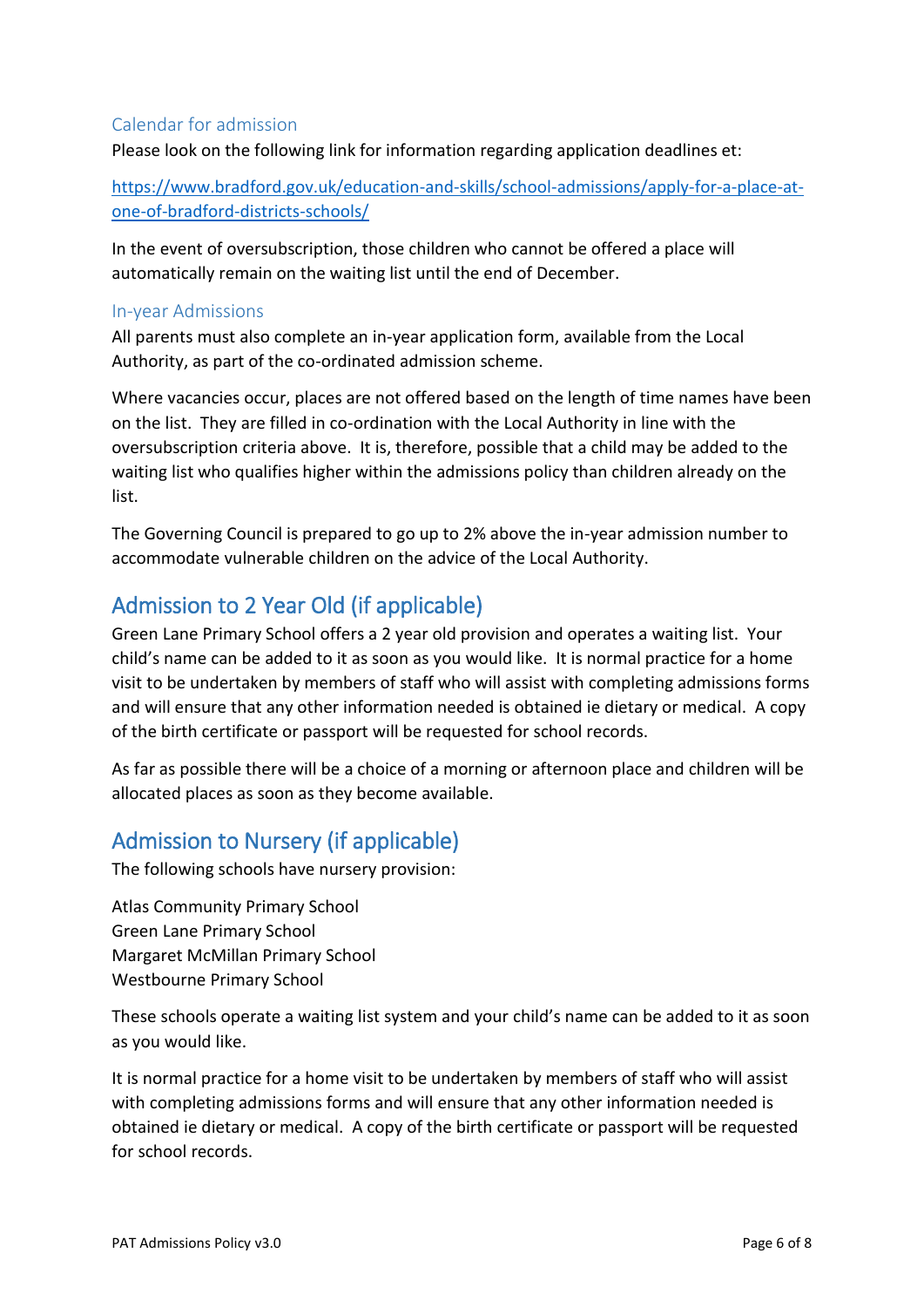As far as possible there will be a choice of a morning or afternoon place and children will be allocated places as soon as they become available.

Children who are four years of age will have the first priority for places. Children who are three will generally be allocated places in waiting list order, although family or individual circumstances will be taken into account

Children's needs will be carefully assessed and help and support given accordingly during the settling in period.

Flexible places will be offered where possible and the Nurseries operate free 30 hour childcare for those who qualify.

# <span id="page-6-0"></span>Admission to Reception

Reception age children are admitted to the school in the year in which they are five years old ie between 1 September and 31 August of a given academic year. Children are admitted on a full time basis in September.

# <span id="page-6-1"></span>Waiting lists and appeals

To go on the waiting list, you must complete an in-year application form available from the Local Authority.

You can make a formal appeal to an independent appeal panel, for any school that you have applied for. This is a legal process and places are not 'reserved' for appeal panels to offer. The Government has set a limit on the size of infant classes and this means that no Reception, Year 1 or Year 2 class can have more than 30 children with one teacher. If your child has been refused a place because there are already 30 children in the class, your appeal could only be successful if we have made a mistake or acted totally unreasonably. Only one in five appeals for Reception are successful because of the infant class size law.

You can get appeal forms from the Local Authority Admissions Team:

Telephone: 01274 439200 Email: schooladmissions@bradford.gov.uk

# <span id="page-6-2"></span>Attendance

It is essential that children attend school every day if they are to make the expected progress. This is not only important for their academic and social development but will also promote good habits and punctuality.

If your child is ill please let the school know as soon as possible.

If your child fails to attend for a fortnight, then a letter will be sent home and if no satisfactory response received, further action may be taken.

The Priestley Academy Trust does not support extended holidays during term time as this has a negative impact on the child's work and progress in school.